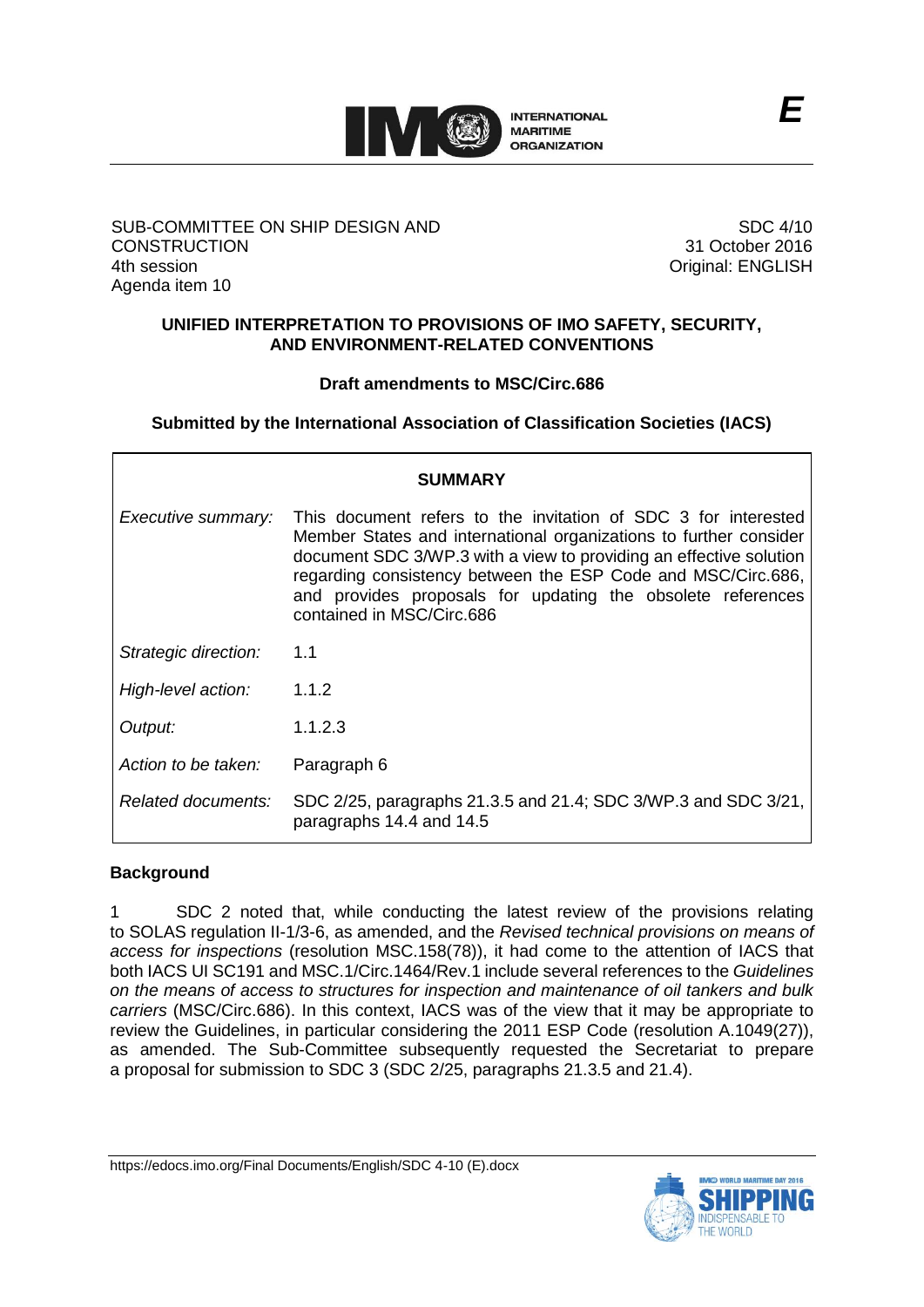2 SDC 3 considered document SDC 3/WP.3 prepared by the Secretariat, providing consideration of the Guidelines in the context of the 2011 ESP Code, in order to first verify if the text of the Guidelines had been incorporated into the Code and, if not, whether there was a need for revising them. In this connection, the Sub-Committee noted that there are aspects of the Guidelines that have not been incorporated into the 2011 ESP Code, and that, throughout the text, there are some references that need to be updated. However, the relevance of SOLAS regulation II-1/3-6 and the *Technical provisions for means of access for inspections* (resolution MSC.133(76)) may also need to be considered. The Guidelines could still be considered as an independent instrument which may or may not need a complete revision. The Sub-Committee subsequently invited interested Member States and international organizations to further consider document SDC 3/WP.3 with a view to providing an effective solution to this matter, which may not necessarily be a new output, and to submit proposals to SDC 4 (SDC 3/21, paragraphs 14.4 and 14.5).

# **Discussion**

3 IACS, having thoroughly examined the Guidelines and noted that some of the instruments referred therein have been superseded, carefully considered the possibility of the withdrawal of the Guidelines and/or the removal of the reference to the Guidelines in SOLAS regulation XI-1/2. As a result of this analysis, IACS has concluded that merely withdrawing the Guidelines would remove a reference document that is still applicable to ships that are subject to the enhanced programme of inspections, constructed on or after 1 October 1994 but before 1 January 2005. Moreover, withdrawal of the Guidelines would imply a need to amend SOLAS regulation XI-1/2.

4 Consequently, IACS has considered updating the references to the superseded instruments contained in the Guidelines, in order to provide alignment with the relevant regulatory references. A copy of the document that shows the outcome of this updating exercise is set out in the annex (the proposed changes are shown as additions/deletions).

5 IACS notes that SDC 3 recognized that the solution to this matter may not necessarily require a new output. IACS considers that the proposed amendments to the Guidelines, as set out in the annex, represent a consequential updating exercise, and not substantive changes that would necessitate consideration as a new output.

## **Action requested of the Sub-Committee**

6 The Sub-Committee is invited to note the above discussion and, in particular, the understanding in paragraph 5, consider the draft amendments to the Guidelines, as set out in the annex, and take action as appropriate.

\*\*\*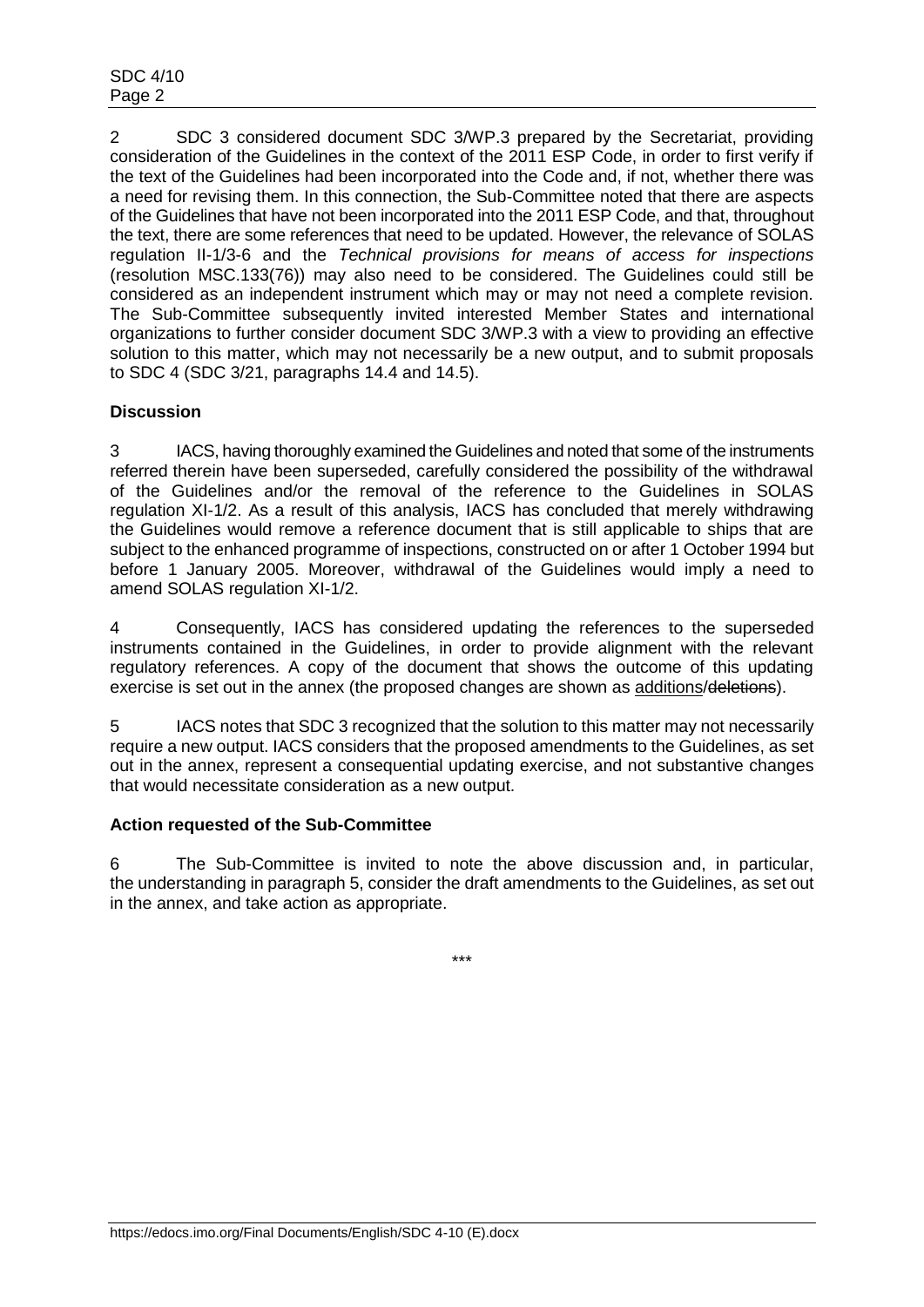## **ANNEX**

#### **DRAFT AMENDMENTS TO MSC/CIRC.686\***

MSC/Circ.686/Rev.1 2 June 1995[date]

#### **GUIDELINES ON THE MEANS OF ACCESS TO STRUCTURES FOR INSPECTION AND MAINTENANCE OF OIL TANKERS AND BULK CARRIERS** (SOLAS regulation XI-1/2)

1 In the context of the Guidelines on the enhanced programme of inspections during surveys of bulk carriers and oil tankers, adopted by Assembly resolution A.744(18). $1$ the Maritime Safety Committee instructed the Sub-Committee on Ship Design and Equipment to develop requirements for access to tanks and ballast space structures.

2 At its sixty-fifth session (9 to 17 May 1995), the Committee approved Guidelines on the means of access to structures for inspection and maintenance of oil tankers and bulk carriers<del>, annexed hereto,</del> which provide recommendations on the access to tanks, cargo holds and ballast spaces to enable the hull structure to be examined in a safe and practical way, when the overall and close-up surveys complying with the provisions of SOLAS regulation XI/2 and resolution  $A.744(18)<sup>1</sup>$  are being performed.

3 At its [ninety-eighth session (7 to 16 June 2017)], the Committee approved the amendments to the Guidelines on the means of access to structures for inspection and maintenance of oil tankers and bulk carriers, annexed hereto.

34 Member Governments are invited to apply these Guidelines to new ships constructed on or after 1 October 1994. In the case of existing ships, the Guidelines should be applied in so far as the Administration deems reasonable and practicable.

\*\*\*

Superseded by the 2011 ESP Code (resolution A.1049(27)).

\_\_\_\_\_\_\_\_\_\_\_\_\_\_\_\_\_\_

Tracked changes are created using "strikeout" for deleted text and "underlining" to highlight all new insertions.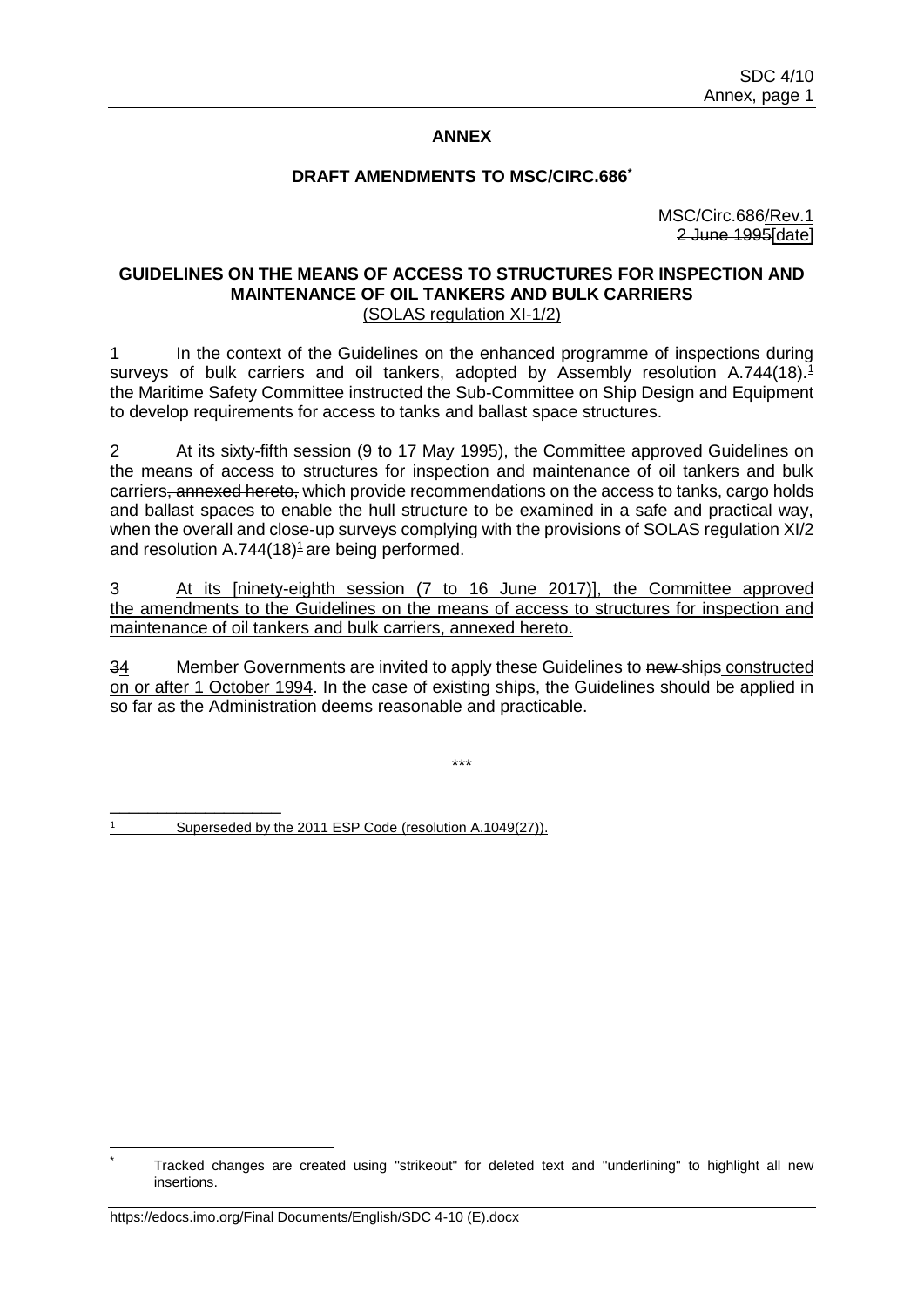### ANNEX

## **GUIDELINES ON THE MEANS OF ACCESS TO STRUCTURES FOR INSPECTION AND MAINTENANCE OF OIL TANKERS AND BULK CARRIERS**

### **GENERAL**

1 These Guidelines provide recommendations on the access to tanks, cargo holds and ballast spaces of oil tankers and bulk carriers, to enable the hull structure to be examined in a safe and practical way, when performing the overall and close-up surveys required in SOLAS regulation XI-1/2 and in the relevant Guidelines on the Enhanced Programme of Inspections during Surveys of Bulk Carriers and Oil Tankers International Code on the Enhanced Programme of Inspections during Surveys of Bulk Carriers and Oil Tankers, 2011 (2011 ESP Code), adopted by Assembly resolution A.744(18)A.1049(27).

- 2 These Guidelines recall:
	- .1 SOLAS 74 (as amended by resolution MSC.27(61)) regulation II-1/12-2 on the "Access to Spaces in Cargo Area of Oil Tanker", which applies to oil tankers constructed on or after 1 October 1994 but before 1January 2005;,
	- .2 SOLAS 74 (as amended by resolution MSC.134(76)) regulation II-1/3-6 on the "Access to and within Spaces in, and forward of, the Cargo Area of Oil Tankers and Bulk Carriers", which applies to oil tankers and bulk carriers constructed on or after 1 January 2005 but before 1 January 2006;
	- .3 SOLAS 74 (as amended by resolutions MSC.151(78) and MSC.194(80)) regulation II-1/3-6 on the "Access to and within Spaces in, and forward of, the Cargo Area of Oil Tankers and Bulk Carriers", which applies to oil tankers and bulk carriers constructed on or after 1 January 2006;
	- .4 the "Recommendation on Safe Access to and Working in Large Tanks and Recommendation on Safe Access to and Working in Large Cargo Holds of Bulk Carriers", adopted by resolution A.272(VIII); and
	- .5 the "Amendment to the Recommendation on Safe Access to and Working in Large Tanks (resolution A.272(VIII), Annex 1) to Include Large Water Ballast Tanks", adopted by resolution A.330(IX).

They also take into account general Principles of the ILO publication on Safety and Health in Dockwork.

3 These Guidelines should apply to new ships constructed on or after 1 October 1994. In case of existing ships, the Guidelines should be applied in so far as the Administration deems reasonable and practicable.

4 These Guidelines recommend the owner to agree with the shipyard, in consultation with the Administration or an organization recognized by the Administration, to develop and incorporate, at the time of construction of new oil tankers or bulk carriers, secure and practical means of access to tanks, ballast spaces and cargo holds for an efficient and effective inspection and maintenance, taking into consideration the following aspects.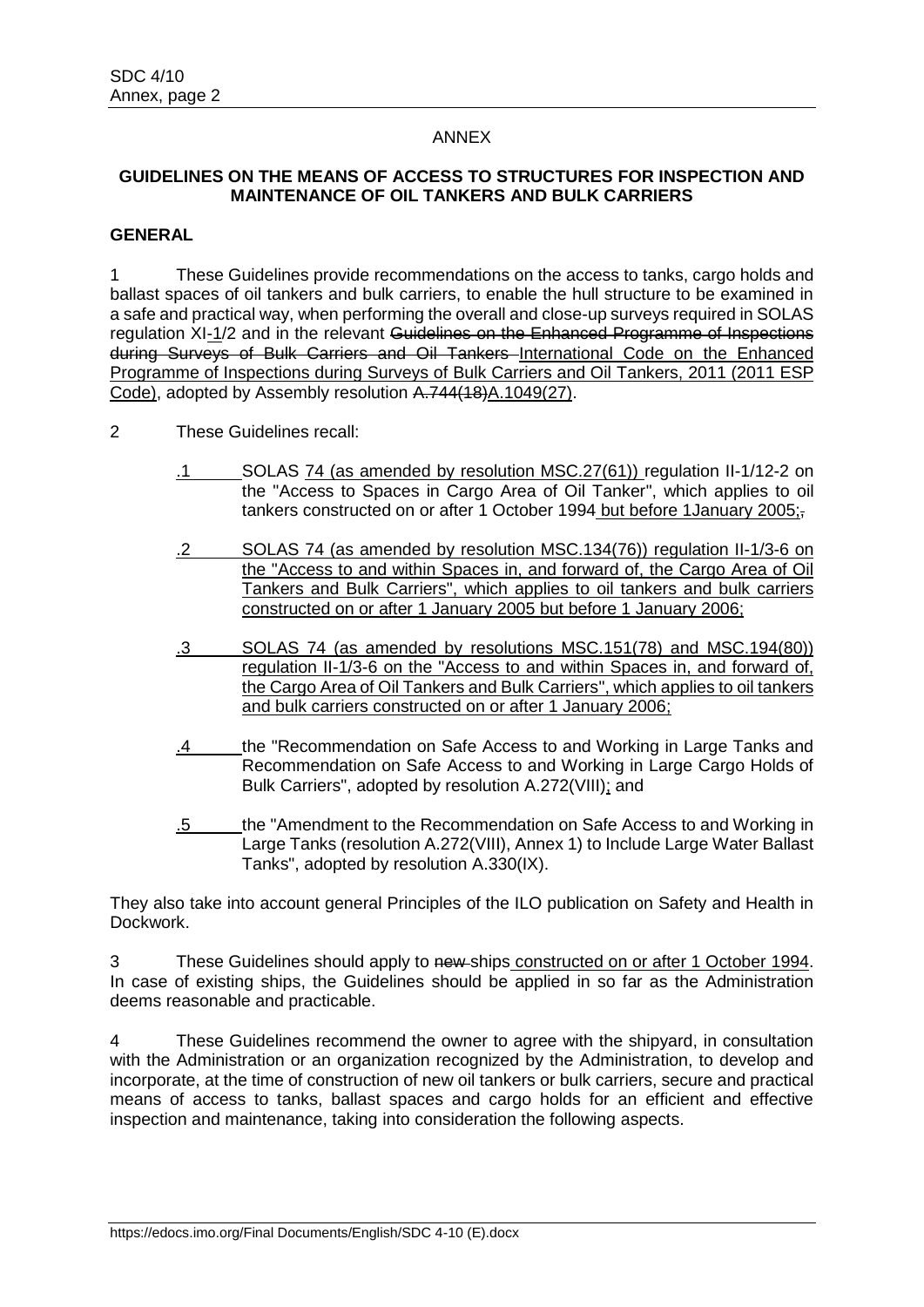5 Safe access to enclosed spaces can only be provided if an adequate standard of cleaning, ventilation and testing is achieved prior to entry.<sup>\*</sup>

# **ACCESS TO AND WITHIN TANKS AND DOUBLE HULL SPACES OF OIL TANKERS**

## **Access from weather deck**

6 Tanks, and subdivision of tanks, having lengths of 35 m and above, should be fitted with at least two access hatchways and ladders, as far apart as practicable longitudinally. Where the tanks are of confined construction, two separate means of access from the weather deck are recommended, one each at either end of the tank space.

7 Access to cofferdams, vertical wing and double bottom space of ballast tanks, cargo tanks and other spaces in the cargo area should be direct from the open deck and such as to ensure their complete inspection. Access to double bottom spaces, particularly with regard to double hull tankers, may be interpreted to include a ladder/platform arrangement that leads from the open deck to the double bottom space through the double hull space. Access to double bottom spaces may be through a cargo pump-room, pump-room, deep cofferdam, pipe tunnel or similar compartments, subject to consideration of ventilation aspects.

## **Accessibility for personnel safety and inspection**

8 The dimensions of any access hatchway should be sufficient to allow a person wearing a self-contained breathing apparatus to ascend or descend the ladder without obstruction and also to provide a clear opening to facilitate the removal of an injured person from the space. Alternatively, one of the deck access hatches can be enlarged and fitted with a hinged top ladder and with clear vertical straight access down to the tank bottom.

9 For access through horizontal openings, hatches and manholes, the minimum clear opening should be not less than 600 mm by 600 mm. Openings of 600 mm by 600 mm minimum clearance, or larger, should be provided in each horizontal girder in vertical alignment within the vertical wing space. The term minimum clear opening of not less than 600 mm by 600 mm means that such openings may have corner radii up to 100 mm maximum, due regard being given to stress concentration.

10 Any opening or open hatchway larger than 200 mm diameter on bulkhead stringers and horizontal girders should be fitted with gratings or safety guide rails of adequate design and construction. The free edge of walkways, bulkhead stringers and horizontal girders should be fitted with two-tier guide rails and vertical plate at least 50 mm high around edge of platform except in way of ladder. Guide rails or fencing should be free from sharp edges and should consist of an upper rail at a height of 900 mm and an intermediate rail at a height of 500 mm. The rails may, where necessary, consist of taut wire or taut chain. Step rungs and grip rails should be provided on inclined or curved surfaces to assist footing.

11 For access through vertical openings, or manholes providing passage through the length and breadth of the space, the minimum clear opening should be not less than 600 mm by 800 mm, at a height of not more than 600 mm from the bottom shell plating or stringer unless gratings or other footholds are provided. Such openings should be provided with grab bars. The term minimum clear opening of not less than 600 mm by 800 mm also includes an opening with corner radii of 300 mm. For inspection purposes, an adequate number of vertical access openings should be provided.

 $\overline{a}$ 

Refer to chapter 11 of the International Safety Guide for Oil Tankers and Terminals (ISGOTT) - Entry into and work in enclosed spaces and to IMO Guidelines on entry into enclosed spaces, to be developed by the Organization resolution A.1050(27).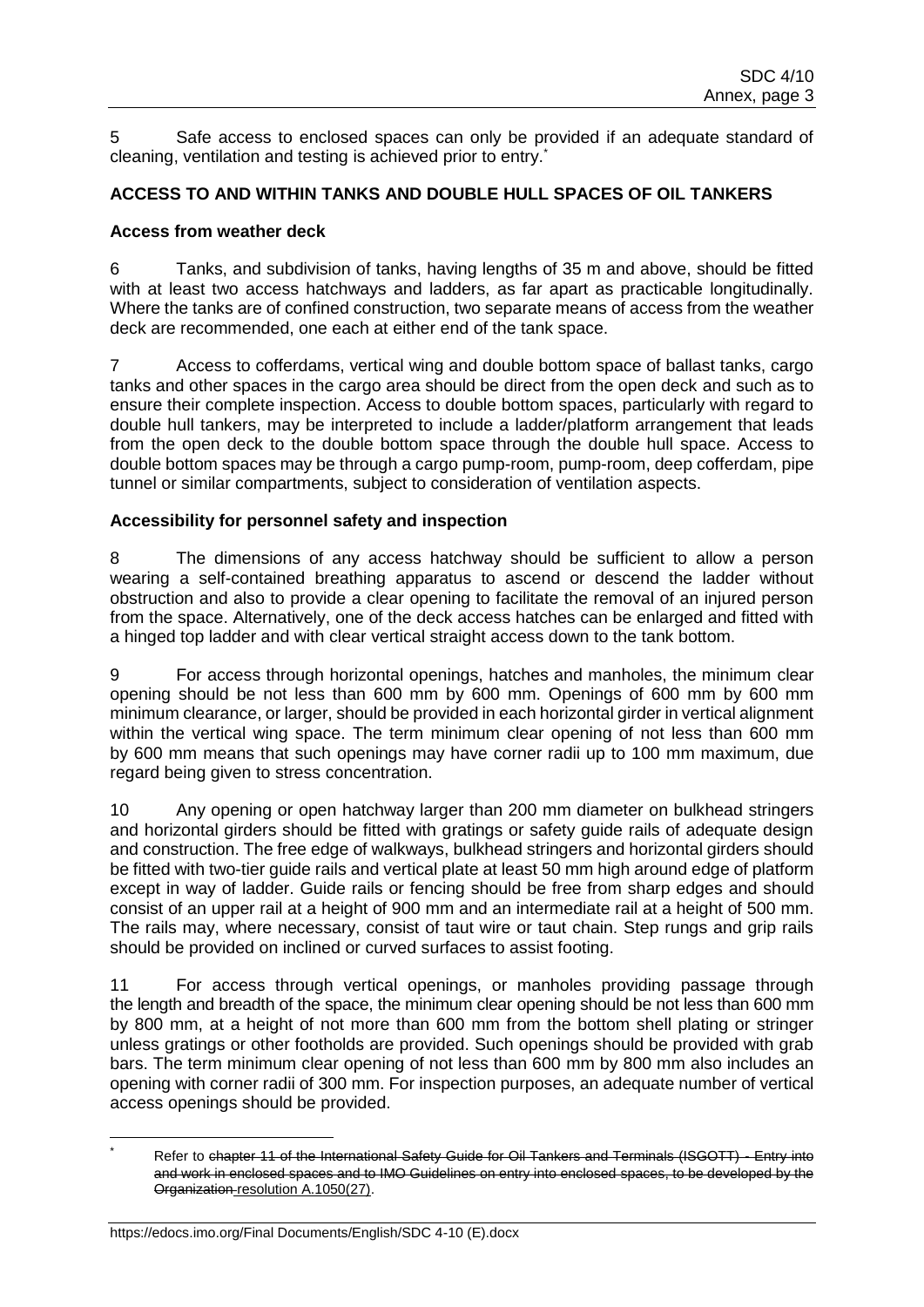12 Smaller dimensions may be approved by the Administration in accordance with SOLAS regulation II-1/12-2.5 or SOLAS regulation II-1/3-6.5.3, as applicable.

## **Access methods for inspection of tank structures**

- 13 The access methods for the inspection of tank structures may include:
	- .1 Permanent access arrangement such as:
		- .1 the fitting of permanent staging;
		- .2 the fitting of bulkhead stringers as walkways;
		- .3 the fitting of horizontal girders as walkways;
		- .4 the fitting of independent horizontal walkways;
		- .5 the use of enlarged longitudinal girders as walkways;
		- .6 the fitting of step rungs on face plates of longitudinal girders;
		- .7 the fitting of vertical climbing rails on face plates of longitudinal girders;
		- .8 the fitting of vertical or inclined ladders on face plates of longitudinal girders;
		- .9 the fitting of vertical and inclined ladders on transverse bulkheads;\*
		- .10 the fitting of step rungs and grip rails on inclined or curved surfaces; and
		- .11 the fitting of permanent lugs, clips and pad eyes for temporary staging or portable staging support.
	- .2 Temporary staging
	- .3 Portable staging/mobile platform/mechanical arms
	- .4 Temporary/portable ladder
	- .5 Rafting

 $\overline{a}$ 

- .6 Remotely operated vehicles
- .7 Use of divers
- .8 Remotely-operated video system.

Refer to recognized standards for inspection and maintenance of lifting equipment.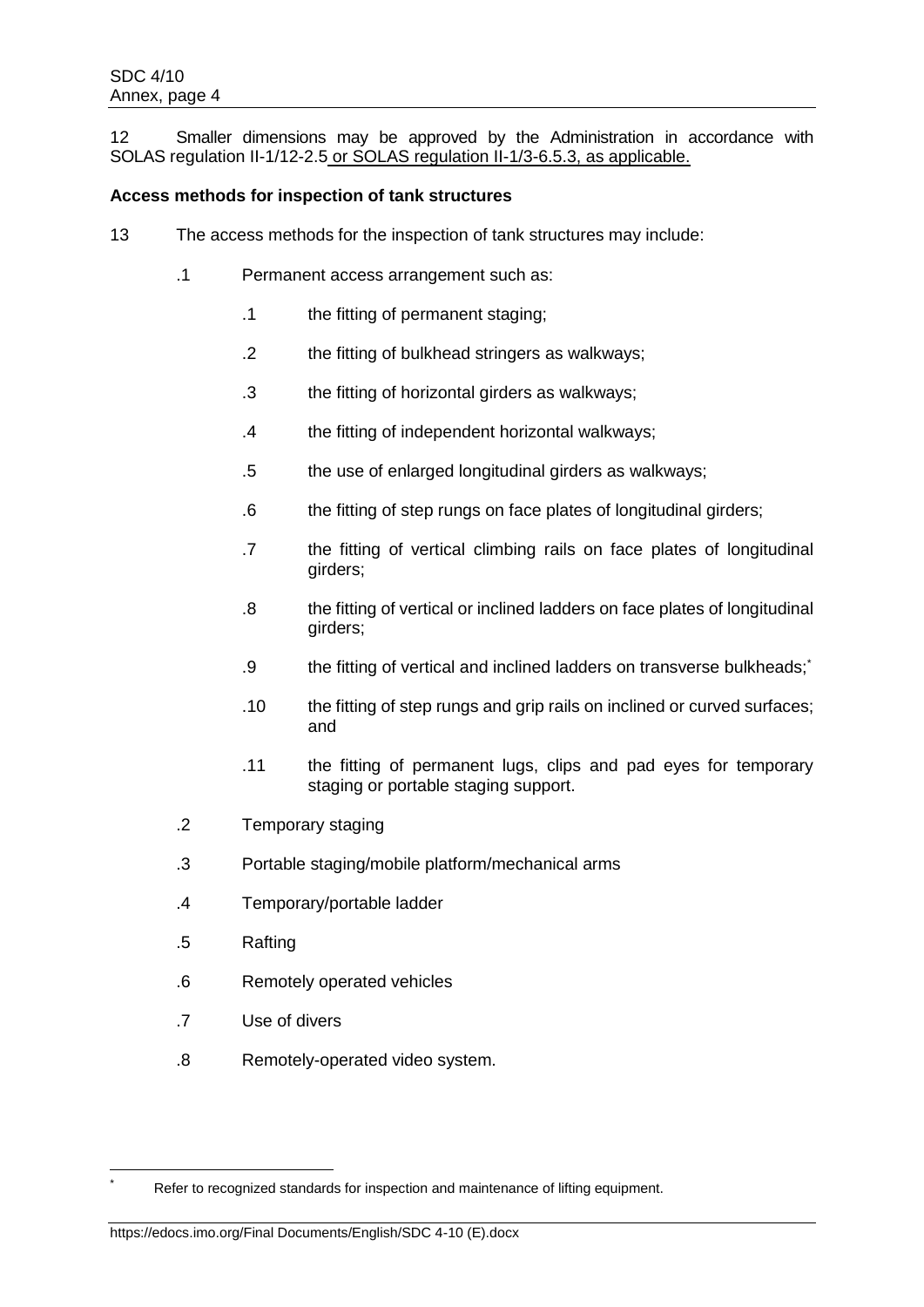#### **Inspection in cargo tanks**

14 Rafting and climbing are possible in open type cargo tanks. However, it is recommended that the following should also be provided:

- .1 Permanent staging and/or walkway at strategic locations below the deckhead to monitor possible structural fractures and corrosion.
- .2 Permanent walkways along the longitudinal and transverse bulkheads.
- .3 Large access openings in swash bulkheads and centreline and side girders for raft passage, where feasible. Alternatively, large deck access hatches should be provided on both sides of the swash bulkhead.

#### **Inspection in vertical wing spaces**

15 Rafting in the double hull vertical wing space is not considered practical and is deemed unsafe. Permanent access arrangements, therefore, should be provided.

16 Permanent horizontal walkways with clear width of 600 mm or greater, positioned at intervals harmonized with the design of ship's structures, should give an adequate coverage for inspection purposes. These may be formed by horizontal girders or enlarged longitudinal girders, as opposed to purpose-built walkways. Such permanent walkways could be incorporated in the design of the ship's structures during the design stage.

17 Step rungs, grab bars and vertical ladders should be considered only as secondary means to assist in reaching those vertical areas which cannot readily be visually inspected from the walkways. These should also be limited to 3 to 4 metre extent.

## **ACCESS TO AND WITHIN CARGO HOLDS OF BULK CARRIERS**

## **Access to cargo holds**

18 If separate hatches are used to access the ladders required in each cargo hold, each hatch should have a clear opening of at least 600 mm by 600 mm. The access hatch and associated ladders should, unless used solely for inspection and maintenance and not for operational access, be located such that a person using them will not enter the volume defined by the vertical projection upwards and downwards of the uppermost cargo hatchway. Accesses and ladders should be so arranged that personnel equipped with self-contained breathing apparatus may readily enter and leave the cargo hold. Access hatch coamings having a height greater than 450 mm should be fitted with steps or footholds inside the coaming and, if greater than 900 mm, should also have steps on the outside in conjunction with cargo hold ladders.

## **Access within cargo holds and ballast tanks**

19 Each cargo hold should be provided with at least two ladders as far apart as practicable longitudinally. If possible, these ladders should be arranged diagonally, e.g. one ladder near the forward bulkhead on the port side, the other one near the aft bulkhead on the starboard side, from the ship's centreline. Ladders should be so designed and arranged that the risk of damage from the cargo handling gear is minimized.